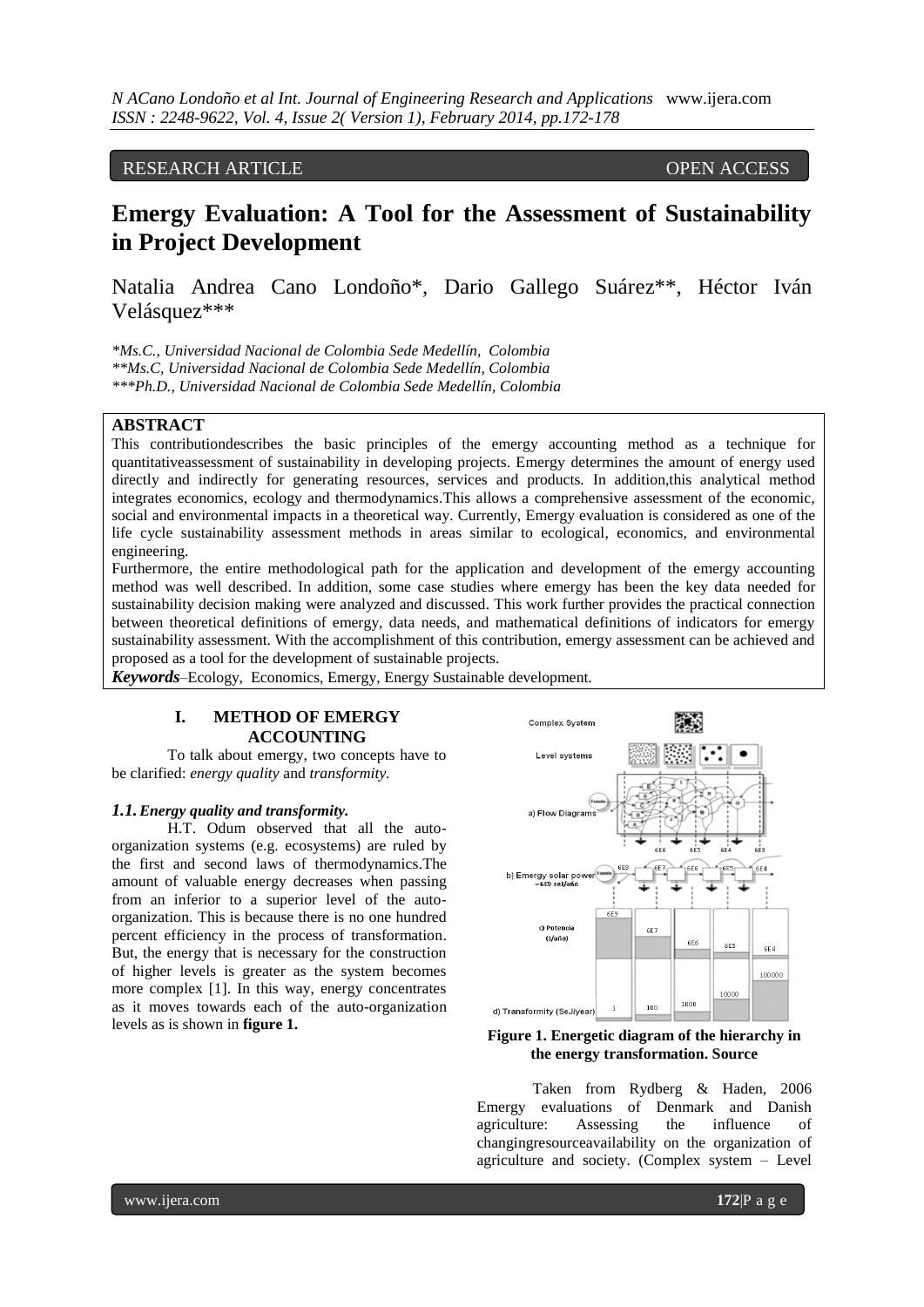System – a) Flow diagram – b) Solar emergy potency  $= 6E9.$ 

Therefore, this observation implies that 1 joule of solar energy, 1 joule of coal or 1 joule of electricity, although they represent the same *quantity* of calorific energy (1 joule), they do not share the same *quality* in terms of the potential that these different types of energetic sources have to act on the system. That is, the need of receiving higher of lower quantities of less concentrated energy for generating each of them". [2].

**Figure 1** indicates that there is a decrease in energy in each transformation of the process. At the same time, more energy is required (transformity) to produce elements that are on the right side of the figure (higher level of the chain).Therefore, these products (which are further from the chain) have a better quality, scarcer, and greater value.

Then, there exists a hierarchy of energies according to their quality o potential to influence the system. This goes from low concentration energy sources (e.g., the sun) to highly concentrated ones (e.g., petroleum) [3,4].

It is supposed that solar energy is the main and primary source of low concentration energy entering to the ecosphere. The most abundant source of energy in the earth is solar light.But, due to the fact that it flows in time and space, it has a low quality compared to other similar energy sources derived from it.Therefore, solar energy is chosen as<br>the energy of reference in emergy the energy of reference analysis.Transformity would have units of seJ/unit of energy (solar equivalent joules/unit of energy).

By this way, transformity increases to the right and it is a measure of the quality of energy. Since available energy has had to be degraded (its availability has been utilized) in each transformation, as more transformations are required to generate high quality elements on the right, less energy will be left.Thus, an entry to the process with a high transformity contributes with less energy to the processthan one with a low transformity entry [2].

Transformity values represent a general principle: "high quality products should not be used for low quality purposes" [3]. For instance, electricity should not be used for heating a house if logs in a fireplace work for the same. This is because by using electricity the energy that has been previously used for ordinary fuel in electricity is wasted [2].

## **II. EMERGY**

The concepts of quantity, energy quality, and transformity have been defined in the previous section. Then, emergy is now to be defined. The holistic environmental and economic efficiencies of an industrial process can be assessed by a variety of

techniques, such as life cycle analysis, exergy analysis, ecological footprint,etc. [3].

*The method of emergy analysis is a method of environmental accounting based on energy, which expresses all the inputs of the process (energy, natural resources, services) and outputs (products or services) in solar equivalents.* Thus, emergy is defined as *the solar energy that is used directly or indirectly for generating a product or service* [3, 5].That means emergy is the total quantity of solar energy necessary to generate that good or product. The units of emergy are the solar equivalent joules (seJ). It is the measure that unifies the consumption of material, energy, and social resources spent for obtaining products or services.

It is all the mentioned above the reason why emergy means "energetic memory".It consists on calculating the cost (in energetic terms) of materials and resources used in generating certain products or services (memory of how much sun is used in creating products or services).Hence, any type of energy that is contained in a product is, in theory, solar energy that has gone through a series of transformation processes. This is why solar energy has been taken as the basis of all emergy calculations.

### **III. EMERGY ALGEBRA**

Aggregation requires transforming all the different qualities of energy or mass to the energy quality of reference (by definition, emergy).Also, it is necessary to know the position in the hierarchy of every element that is involved in the process. Therefore, *transformity* is used to overcome these concerns. Transformity was previously defined as the quantity of solar energy that is necessary to generate a unit of better quality energy or mass. In other words, this is the required emergy for generating a unit of product.It will make possible to transform the different types of energy or mass that were used in terms of solar energy (seJ) equivalents. This factor of transformity would be used as an equivalence value (UEV), that would also indicate at what level is a component in the quality hierarchy.

In algebraic terms, it is found that:

$$
E_m = T \times E \qquad \qquad \textbf{Eq. 1}
$$

Where:  
\n
$$
E_m
$$
 (seJ) = *Emergyof the product*  
\n $T$   $\binom{seJ}{Unitof energy}$  = *Transformity*

 $E$  (Unitofenergy) = Energy

Similarly for the case of mass,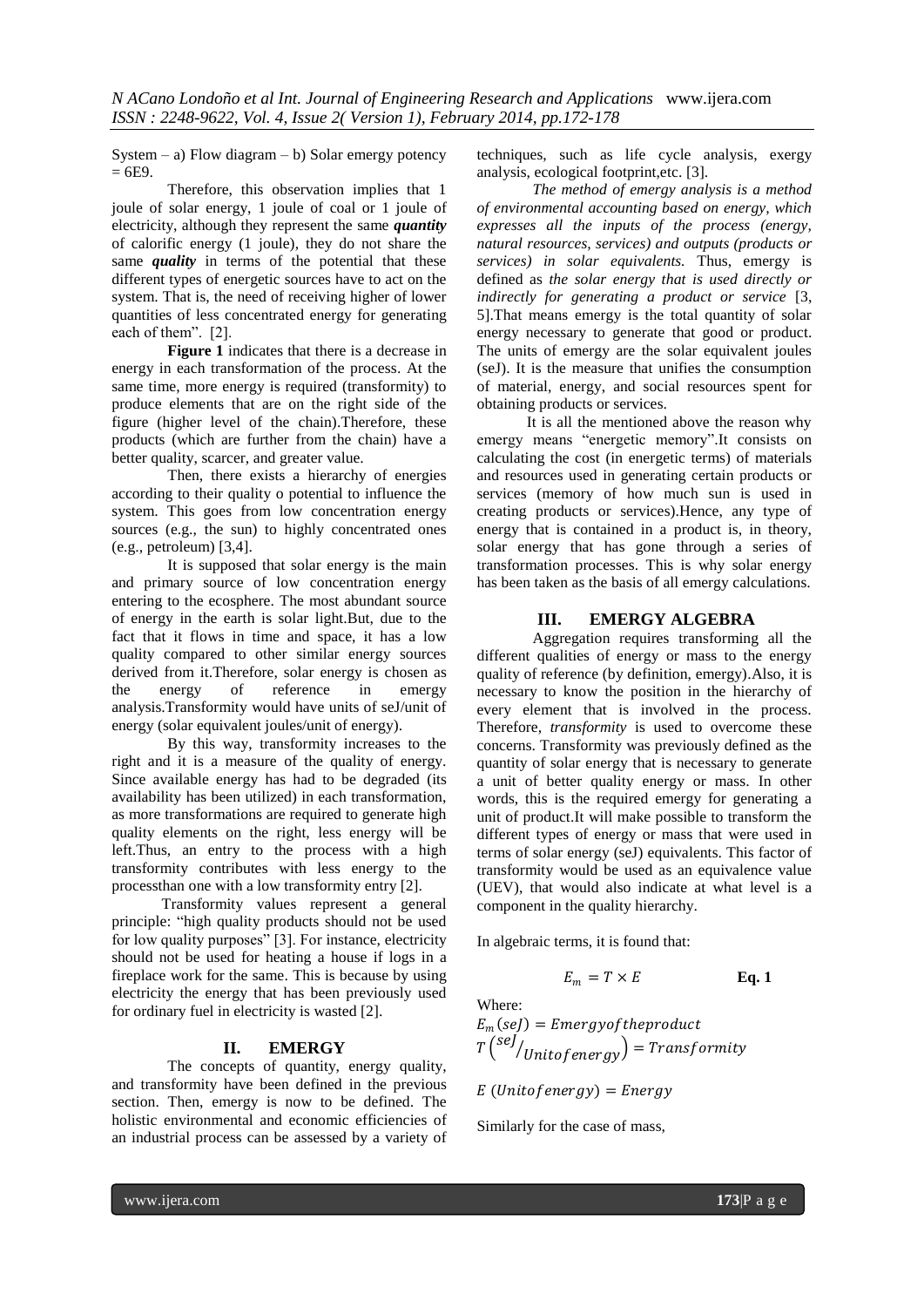$$
E_m = T \times M \qquad \qquad \textbf{Eq. 2}
$$

Where:  $E_m(sej) = \text{Energy} of the product$  $T$ (sej/unit) = Specifictransformity  $M$  (unito  $f$  mass) = mass

Likewise, transformity can be calculated as:

$$
T_r = E_m/E \text{ of } T_r = E_m/M \qquad \text{Eq. 3}
$$

Transformity is expressed as solar energy joules per joule (SeJ) per kilograms (kg) or monetary value (\$) of product (seJ/J, seJ/kg, seJ/\$). This factor is an inherent quantity for each type of energy and material.These values indicate the amount of solar energy that has been spent for obtaining one energetic unit of product. In addition, this allows expressing all the types of energy and material involved in terms of common units.

As shown in equation 3, it can be inferred that transformity is the inverse value of the energetic efficiency of the system. Low transformity means that less emergy is necessary for generating the product or service.

This is how the *total emergy* of a process is the sum of all the inputs (mass and energy) entering to the process, multiplied by their transformity (see equation 4).

#### **IV. INPUTS OF THE SYSTEM**

When assessing emergy, it is intended to evaluate all the energy involved in the generation of a product based on the past energy that participated in successive transformation processes. The emergy value will be related to the quantity of energy that was necessary to be used.These forms of energy are*: renewable sources of the system* (environmental services), *non-renewable sources of the system* (material inputs), and *imported sources* to the system (money investment in production input such as human labor) [6].In this way, social, environmental, and economic aspects are involved by energy and mass flows.These different types of energy are expressed in the same unit (by the transformity factor) and aggregated [7].

Therefore, emergy analysis is an adequate method for making environmental decisions. Emergy does not only counts on the energy flows of a system, but also recognizes the quality of these energy flows, explaining the hierarchical distribution of energy in such systems [8].

#### **V. EMERGETIC SYMBOLS**

To carry out emergy systems modeling, an own language called energetic language is used. This is constituted by a whole set of symbols for different

| components of a system. Through these symbols,       |  |  |  |
|------------------------------------------------------|--|--|--|
| emergy flow diagrams are constructed [2, 9, 10, 11]. |  |  |  |

| System boundaries: symbol for defining the limits of a system,<br>subsystem, etc.                                                                                                  |
|------------------------------------------------------------------------------------------------------------------------------------------------------------------------------------|
| Energy source: They are the "focuses" located outside the<br>boundaries of the system, and from which flows of matter and energy<br>set off within it.                             |
| <b>Energetic path:</b> It connects the various system components. Reflects<br>the transfer of energy, materials or information between them.                                       |
| Heat drain: scattered energy that can not be reused. It represents the<br>dissipation of energy into heat that accompanies all transformation or<br>accumulation processes.        |
| Depot: it is where energy, money, services, and information are<br>stored, whose use rates are higher than those of its renewal.                                                   |
| Producer: unit that through certain processes, collects and transforms<br>low-quality energy by concentrating it; it means, it makes products.                                     |
| Consumer: unit that consumes more energy than it produces, but<br>provides services with greater emergy.                                                                           |
| Black box: a unit representing any process without explaining how it<br>functions, which works according to one or more entries, delimiting a<br>subsystem within a larger system. |
| Interaction: Convergence of flows of different types (intersection of two or<br>more flows), which, by the action of various processes, results in more<br>quality flows.          |
| Activation (switch or diversion): indicates the start or end of a process<br>resulting from the interaction of one or more inputs, such as fire or the<br>pollination of flowers.  |
| Feedback: the line that returns to the left of the diagram is called return or<br>supply, either for a production or consumer subsystem.                                           |

## **Table 1. Emergy symbols.**

#### **VI. FLOW DIAGRAMS**

Flow diagrams are elaborated using the symbols of emergy terminology. A flow diagram is a conceptual model of the reality. This constitutes a fundamental initial step of emergy evaluation, as well as the initial step for some other system analyses [12]. Further results will depend on this model is defined. These can be less or more detailed results. But, depending on the objective and the type of socio-ecosystems that have been addressed. Despite the fact it constitutes a simplification of reality, it makes it possible to address complex systems, establish their main components and determine their control factors and guidelines. [13].

Conceptual modeling through emergy symbols clarifies the objectives, organizes and gathers available data, and exposes information gaps. Besides, it represents the components of a certain problem, as well as to reflect on the nature of them and their relationship with others in terms of flows of mass, energy and information. Moreover, it may even lead to the direct production of simulations or indexes for comparisons among systems [3, 14].

Emergy diagrams display all the energy sources that enter to the system: *renewable sources (R), non-renewable sources (N), imported sources or economic resources (F)*.Their final output is the total quantity of solar energy which has been utilized for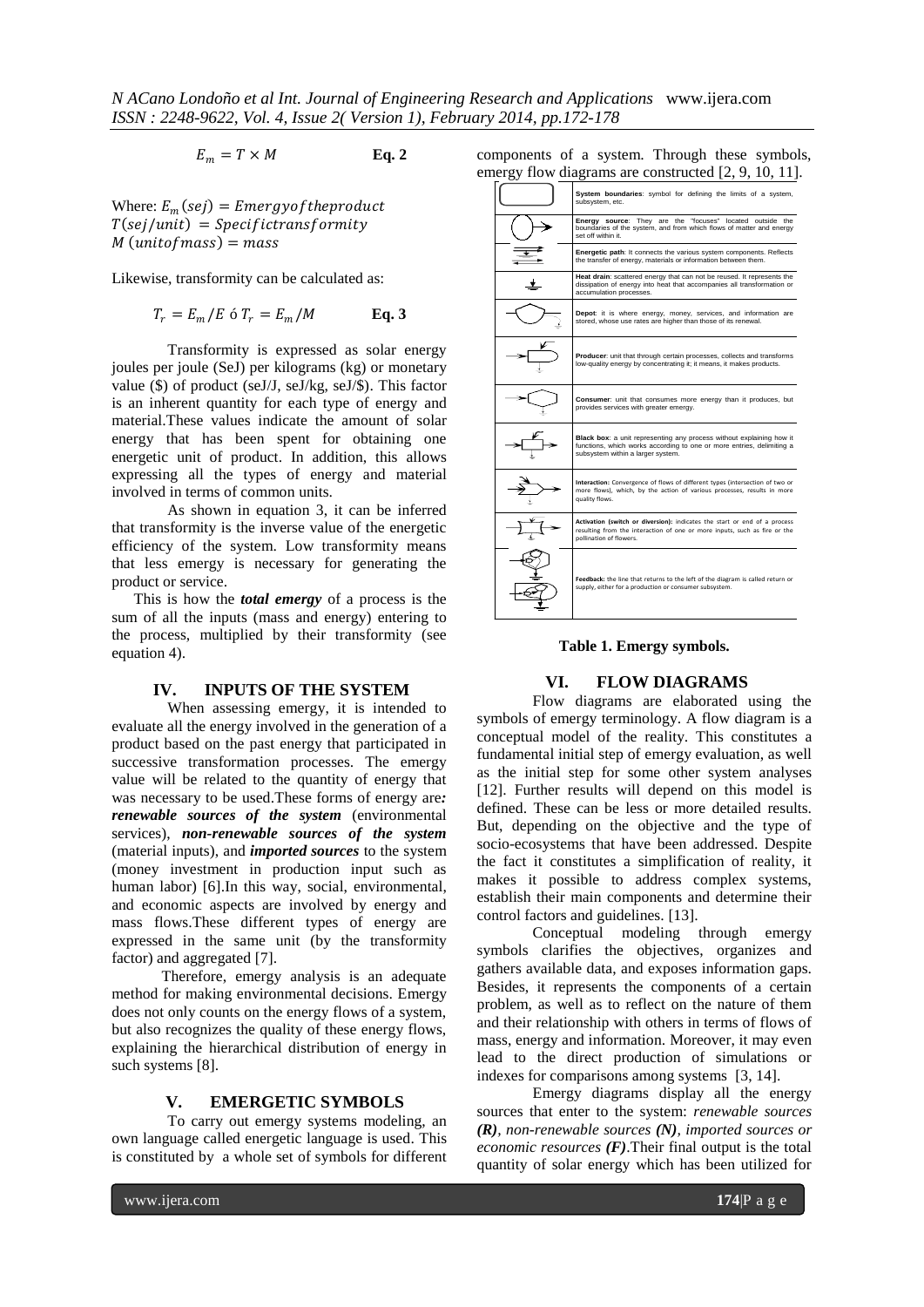generating a particular good or product. As seen in Figure 2, the accounting of the total emergy of the process is shown in Equation 4.Where this is the sum of each of the resources entering to the process and multiplied by their transformity values.



**Figure 2. Emergy flow diagram**

$$
E_m = R \cdot T + N \cdot T + F \cdot T \qquad \text{Eq. 4}
$$

#### **VII. EMERGY AND SUSTAINABILITY**

In other words, a product emergy value is not the energy contained by this product, but the quantity of solar energy that has been used in the creation of such product.

As it has been stated in previous sections, the emergy analysis separates the entries of renewable sources (*R*) from the entries of nonrenewable sources (*N*), and also from the imported entries  $(F)$ . This meanss that the emergy is a function of the environment, the energy, and the economics.It is the compatibility between the economic aspects (maximum productivity) and the environment. Therefore, the best relationship is having the highest productivity with a minimum negative environmental impact.

These distinctions make it possible to define the emergy indicators which provide the tools for the environmental decision making in terms of sustainability. [7, 15, 16].

or a project depends mainly on the types of resources or energy that intervene and their usage. This emphasizes the usage of renewable resources rather than non-renewable ones.

Therefore, a system can be considered as sustainable as long as its energy sources prevail within time (renewable sources). Also, a system is sustainable if is able to adapt to the available energy sources, as well as to replace them in case that the original energy sources are no longer available [2]. Therefore, sustainability is intrinsic to the relation that exists between the consumption rate of the resources and to the rate at which a reservoir generates the resources.For instance, the extraction of mineral resources tends to be unsustainable since it is an activity based on non-renewable products.

In other words, the sustainability of an economic activity (in emergy terms) is function of the renewable and imported resources and its generated overload to the environment. [2].

The next indicators describe all Aspects of environmental sustainability[15].

 *Environmental Loading Ratio, ELR*: As described in Eq. 5, this is the environmental load index, which refers to the relation between the entries of non-renewable resources (*NR*) to the system, plus the imported resources  $(F)$  over the renewable inputs  $(R)$ .

$$
ELR = (NR + F)/R
$$
 Eq. 5

Low values of ELR  $(\leq 2)$ , indicate that processes have a low environmental impact, or they count on a great area to dissipate their environmental impact.When ELR>10, there is a high environmental load, and when  $3 \leq ELR < 10$ , the impact is considered as moderate. This index is high for systems with high non-renewable entries or with high releases to the environment [17], and also for highly technological processes.

 *Emergy Yield Ratio, EYR.*This is the emergy performance index; it indicates the relation between the total emergy inputs to the system over the imported resources (See Eq. 6).

$$
EYR = (R + NR + F)/F
$$
 Eq. 6

This index is used for estimating the dependence of the process on the imported or purchased resources, and also for showing the contribution of the local natural capital in the economy of the regionor to the process.

Low EYR values indicate a low economic benefit and a weak market competition. On the contrary, high EYR values indicate a strong competition that the developed product has and a high economic benefit [18].

A EYR<5 indicates that during the process, a great amount of secondary raw material (e.g., cement, steel, etc.) are used. A EYR>5 indicates the use of primary energy resources and EYR<2 indicates that there is no significant contributions of local resources and are associated to processes that are almost completely manufactured [7].

 *Emergy Sustainable Index, ESI*. It is the index of sustainability and indicates the relation between the emergy performance and the environmental load index.

$$
ESI = EYR/ELR
$$
 Eq. 7

As described by Eq. 7, this index reflects the capacity of a system to provide products or services with a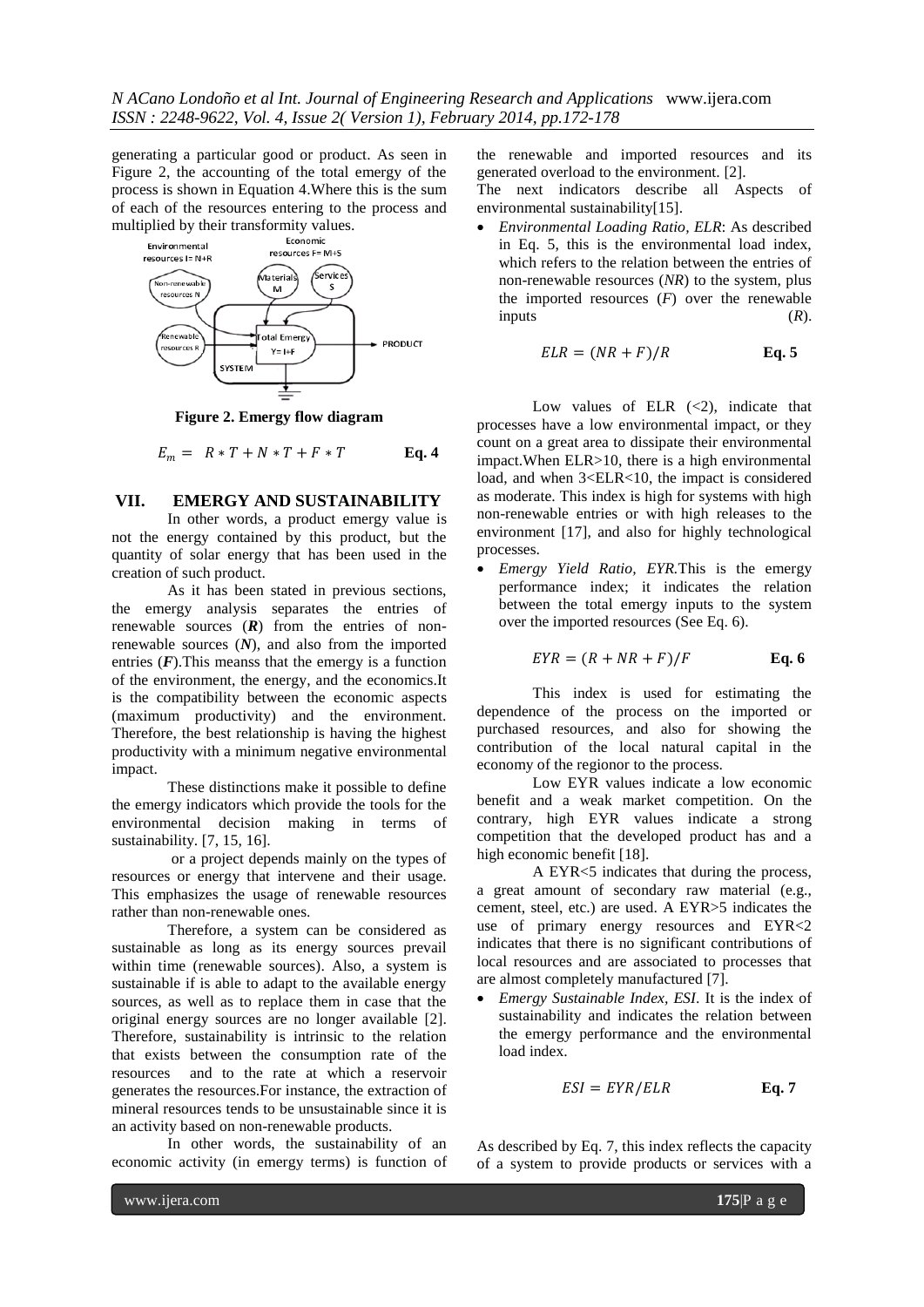minimum environmental stress and a maximum economic benefit. [19].

When ESI <1, the process is not sustainable in long term, when 1<ESI<5, a sustainable contribution to the economy is present during medium-term periods. With ESI>5, the process can be considered sustainable in a long term. However, it is incorrect to believe that the greater this index is, the greater is the sustainability of the process, since at  $ESI > 10$  the process is considered to be the process is considered to be underdeveloped [17].

 *Emergy Investment Ratio, EIR*. It is the emergy investment index; it is the relation between the entries of imported resource to the system over the sum of renewable and non-renewable resources.

$$
EIR = F/(R + NR)
$$
 \tEc. 8

According to Eq. 8, the lower this index is, the lower is the economic cost of the process, so the alternative that presents a lower index, tends to be more competitive and flourishes in the market. Generally, the greater the relation is, the greater is the level of economic development of the system [20].

 *Renewability Ratio, %R*. It is the relation that exists between the entries of renewable sources to the system over the total emergy.

$$
\%R = \frac{R}{(R + NR + F)} \times 100 \qquad \qquad \textbf{Eq.9}
$$

The renewability factor (see Eq. 9)should becalculated during an emergy analysis when a sustainability assessment wants to be made [21]. It simply indicates the percentage of renewable emergy used by the system. Systems with a high percentage of renewable emergy have greater probabilities of being more sustainable and prevail (they have more capacity of surviving an economic stress than those which use a great amount of non-renewable emergy) [16, 22].

The previous sustainability indexes allow environmental decision making. Therefore, a process is sustainable when is energetically usable, economically profitable and environmentally friendly in an integrated way. Also, being sustainable means that the system is dependentof renewable resources and not due to non-renewable ones.

#### **VIII. FINDINGS**

Next, a methodological course is proposed for the development of the emergy analysis.

a) The unit must be delimited with defined boundaries (especially in the socioeconomic field, space and time limits) in which the exchanges of the system with its surroundings are established, since it is not isolated. A state constitutes a separate territorial unit, socially and

economically, for which there are large data bases about its socioeconomic components, as well as about its environmental components. [1].

- b) Once the study systems have been delimited, it proceeds to the collection, review and update of the environmental data. Data are classified in **R**<br>renewable resources (R), non-renewable  $resources (R)$ , non-renewable resources (**N**), and imported resources or services **(F**) [9].
- c) Having already defined and limited the overall system and specific boundaries subsystems, it now proceeds to elaborate the flowchart of the system. An emergy system diagram is drawn using the emergy language symbols of ecological systems [1] to graph the green-energy components, the economic sector, resources used, and the flow of money through the system. In the emergy diagrams available data are grouped, allowing determining the flows and interactions in the system, highlighting the most relevant and revealing information gaps (interaction between components in energy terms). The modeling consists of the following parts [2]:
- Once the limits of the system have been established, the main inputs and outputs of energy are defined in it, and they were classified according to their nature (biogeophysical, economic, human, etc.), from left to right in order of increasing transformity around the symbol of the system limits.
	- The internal components of the system are specified as well as their relationship with the inputs and outputs of energy. Also, putting careful attention to integrate all the elements of the system that regulate the processes constituting its own functionality.
	- The money flows are included, corresponding to the economic use that some of the system flows may have, as well as the money inputs that move some of their own socioeconomic components.
	- Degradation is considered corresponding to the second law of thermodynamics (there is no one hundred percent efficiency in the transformation of energy).
	- The diagram is simplified according to the objectives of the study by adding categories to the level of detail that is desired to be carried out.
- d) The construction of an emergy synthesis chart follows, which is generated based on the information of the flow diagram. There, the emergy quantities, their different components and their emergy monetary values are calculated (macroeconomic value) [9] as described inTable 2.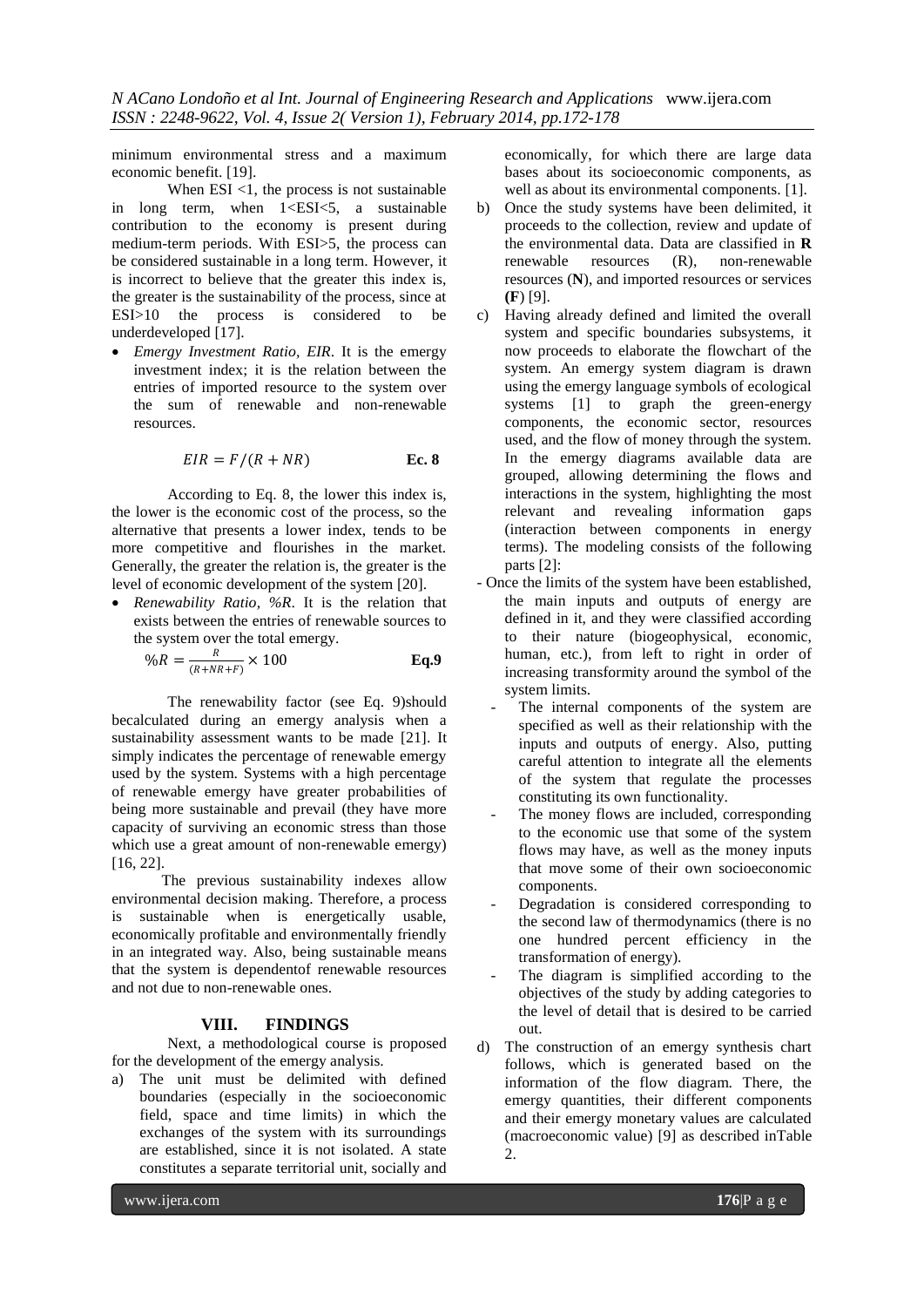The first column in Table 2 refers to the order in which each of the flows is located. Second column is the name of the item or flow that is evaluated and appears, with the corresponding terminology, in the flow diagram.Besides, in each column each flow is classified as a renewable, nonrenewable or imported resource. Next to this column, the corresponding units of each flow appear, whether in joules, grams or dollars, if it refers to energetic, mass or monetary flows respectively. The third column "data" contains the values of the calculations that are done for each flow, which is calculated by using the formulas displayed in the reference [1]. All these disparate factors will have some common standardized metric. This is why in the fourth column "transformity" the emergy was placed as a unit or which is known as factor of transformity (transformity or specific energy), which transforms the figures in the third column into the figures of the fifth column (SeJ). The previously calculated and tabulated transformity values are employed for each flow in previous studies.

|   | <b>Item</b>                                                                                  | 3            | 4    | 5                 | 6                   |
|---|----------------------------------------------------------------------------------------------|--------------|------|-------------------|---------------------|
|   | <b>Renewable</b>                                                                             |              |      |                   |                     |
|   | resources                                                                                    |              |      |                   |                     |
| 1 | Sun                                                                                          | $\mathbf{A}$ | B    | $A*B=$            | Em <sub>1</sub> /EM |
|   |                                                                                              |              |      | C                 | R                   |
| 2 | Rain                                                                                         | XX.          | XX.X | Em <sub>2</sub>   | Em <sub>2</sub> /EM |
|   |                                                                                              | X            |      |                   | R                   |
|   | <b>Non</b>                                                                                   |              |      |                   |                     |
|   | renewable                                                                                    |              |      |                   |                     |
|   | resources                                                                                    |              |      |                   |                     |
| 3 | Petroleum                                                                                    |              |      |                   |                     |
|   | Imported                                                                                     |              |      |                   |                     |
|   | <b>Resources</b>                                                                             |              |      |                   |                     |
| 4 | Machiner                                                                                     |              |      |                   |                     |
|   | у                                                                                            |              |      |                   |                     |
| n | Umpteent                                                                                     | XX.          | XX.X | $\mathbf{Em}_{i}$ | $Em_i/EM$           |
|   | h item                                                                                       | $\mathbf{x}$ |      |                   | R                   |
|   | <b>System</b>                                                                                |              |      |                   |                     |
|   | <b>Outputs</b>                                                                               |              |      |                   |                     |
|   | Manufactur $XX.\lambda \sum_{n} Emi / \lambda x \sum_{n}^1 Em \sum_{n} EMR =$<br>ed products |              |      |                   |                     |
|   |                                                                                              |              |      |                   |                     |
|   |                                                                                              |              |      |                   |                     |
|   |                                                                                              |              |      |                   |                     |

#### **TOTAL EMERGY**  $\sum_{n=1}^{\infty} E_n$ 1

 $\frac{Z_n}{\text{Table 2. System energy calculation.}}$ 

- 3. Data (units/year)
- 4. Transformity (seJ/unit)
- 5. Solar emergy (seJ/year)
- 6. Macroeconomic value Em\$ (\$/year)

Subsequently, in the fifth column, the emergy of each flow was calculated to have it

expressed in some common and standardized units, by the use of these transformity values. The emergy of each flow is equal to the energy, mass or money over its transformity. In this way, all the flows have comparable units and the different qualities of energy have been pondered by using transformity data.

Finally, in the sixth column the "macroeconomic value" is calculated, or the amount of economic activity moves due to a determined flow or emergy supply, and it is calculated by dividing its emergy by the amount of the average economic activity.

Last rows are set aside for the products of the system (exporting, population, monetary products, etc.), and calculations related to their transformity, total emergy, etc.

This table has therefore accounting (value and estimated price thereof) of all components of the analyzed environmental system [1]. As a result of this procedure is a set of indices and weights suitable for the formulation of policies and environmental decision making [23].

e) Once the emergy data has been obtained, it proceeds to calculate the emergy indexes (Eqs. 5-9) which provide information on different characteristics of the studied system. These indexes are support for the management and assessment of sustainability of the system within the method criteria [7, 17].

#### **IX. CONCLUSIONS**

The emergy analysis is a quantitative assessment technique which determines the quantity of directly or indirectly used energy during a certain process for generating different quality resources, services, and products. [1]. It can be considered as an environmental management system evaluation. Also, emergy assessment allows estimating the values of different components from the system (accounting) and will define some conditions or sustainability values for environmental decision making.

#### **REFERENCES**

- [1] **Odum, H.T.***Environmental accounting: Emergy and Environmental Decision Making*, (J. W. and Sons, Ed.), New York, 1996.
- [2] **Lomas, P. L., Donato, M. D. and Ulgiati, S**. La síntesis emergética: una valoración de los servicios de los ecosistemas con base termodinámica. *Revista Ecosistemas, 16*(3), 37-45, 2007.
- [3] **Odum, H. and Odum, B**. Concepts and methods of ecological engineering. *Ecological Engineering*, *20*(5), 339-361, 2003.
- [4] **Sciubba, E. and Ulgiati, S.** Emergy and exergy analyses: Complementary methods